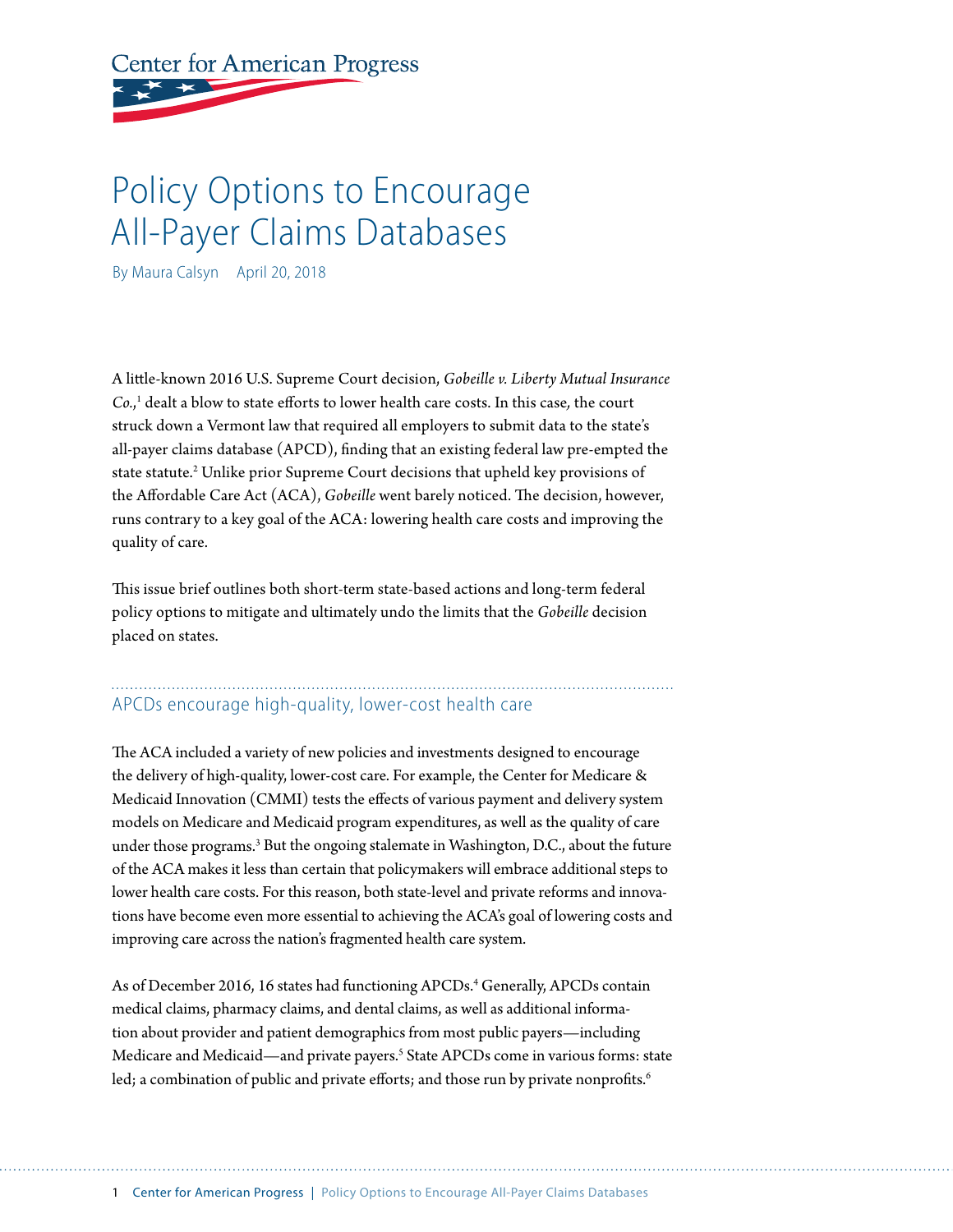These databases can give state policymakers, private payers, and academics critical data that inform decisions about health care cost and quality—including health and payment reform changes, care delivery design, transparency, population health, and policy and budget development. $^7$  The audience for APCDs is not made up of patients themselves, but rather health care payers, academics, and policymakers, who can use these data to evaluate health care cost and quality, ultimately benefiting patients. Analyses of the information included in these systems can inform provider network decisions and payment rates, ideally resulting in policies that drive consumers toward higher-value providers.<sup>8</sup> State regulators can also use these data to assist in rate review to make and keep premiums affordable. For example, Colorado used APCD data to assess differences in pricing for common procedures and how utilization of health care services changes over time, while Oregon used such data to help guide its health system transformation efforts in the state, resulting in \$139 million in savings from 2013 to 2014.<sup>9</sup>

#### The *Gobeille* decision and new limits on state APCDs

Ideally, all-payer claims databases contain enough data to allow policymakers and private health care payers to consider quality, utilization, and cost trends across the entire health care system. Too often, these groups must use fragmented data sets that might be incomplete and not representative of the broader population. The *Gobeille* decision only makes this problem worse.

In *Gobeille*, Liberty Mutual, which self-funds its employee health plan, challenged Vermont's APCD law that required all health insurers and plan administrators to submit data to the state for inclusion in the APCD.<sup>10</sup> Liberty Mutual argued—and the court agreed—that the Employee Retirement Income Security Act of 1974 (ERISA) preempted the state requirement for self-funded or self-insured employers.<sup>11</sup> Self-funded or self-insured employers function as the insurer and bear the risk of employees' health care costs instead of purchasing health insurance coverage from insurance companies for their employees.

ERISA established uniform standards for both pension plans and other benefit plans such as health and disability benefits following a number of large pension plan failures.<sup>12</sup> ERISA also includes sweeping pre-emption language that severely limits the requirements states may impose on self-funded plans; it pre-empts state laws that relate to any employee benefit plan—including health plans—except for state laws that regulate insurance.13 And under ERISA, employers offering self-insured employee benefit plans cannot be considered insurers.<sup>14</sup> The result is that while fully insured employer-sponsored plans are subject to both state insurance law and federal law, self-insured plans are subject only to federal law, with very few exceptions.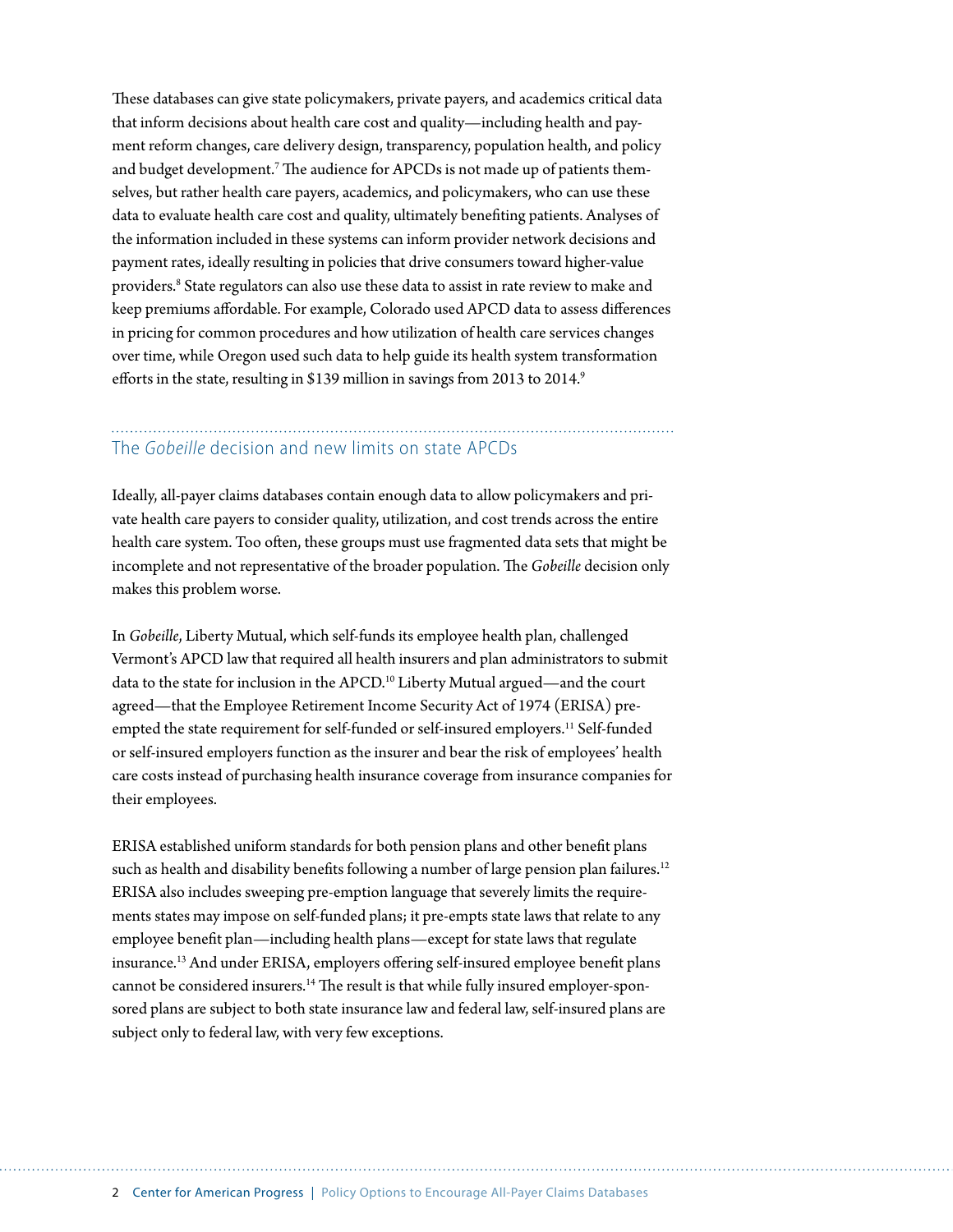After the *Gobeille* decision, states cannot compel self-funded employers or their thirdparty administrators to submit data for inclusion in APCDs. In 2017, approximately 151 million people had employer-sponsored insurance,<sup>15</sup> and 60 percent of these insured employees were covered by a self-insured health plan.<sup>16</sup> Larger firms are more likely to be self-insured, with 91 percent of covered employees in businesses with 5,000 or more employees self-funded.17 Of the next-largest employers—those with 1,000 employees to 4,999 employees—81 percent of covered employees were in self-funded plans.<sup>18</sup> By comparison, only 15 percent of employees in businesses with fewer than 200 employees were self-funded.19 Without data from these plans, APCDs will be at best less comprehensive and less useful; at worst, they will be potentially misleading.

In Vermont, for example, a higher percentage of nonelderly women—59 percent—than nonelderly men—55 percent—are covered by employer-sponsored plans.<sup>20</sup> If selffunded plans are not required to submit data to the state APCD, this could alter the demographic mix of APCD information, potentially skewing quality and cost results.

## Long-term policy recommendations

The easiest, most practical response to the *Gobeille* decision would be for Congress to pass and the president to sign into law changes to ERISA that would allow states to require self-funded employers or their third-party administrators to submit data for inclusion in state-based all-payer claims databases.

In addition to this targeted fix, federal policymakers should enact legislation to build a national APCD. First, some states may not have the resources to build their own APCDs, and a national system would allow policymakers and researchers in those states to access these data. Second, a national APCD would allow policymakers and researchers to access the most comprehensive set of data possible, allowing for additional study of price and quality variations across areas and different populations that may be spread across different states.

A number of private organizations already house claims data, $^{21}$  so the secretary of health and human services should certify one or more organizations as qualified to receive federal grants to build the database. Federal law must also condition grants upon showing that the private organization can adequately secure and protect these data. In addition to these startup grants, the organization maintaining the APCD should receive user fees from states, payers, and other researchers who access the data.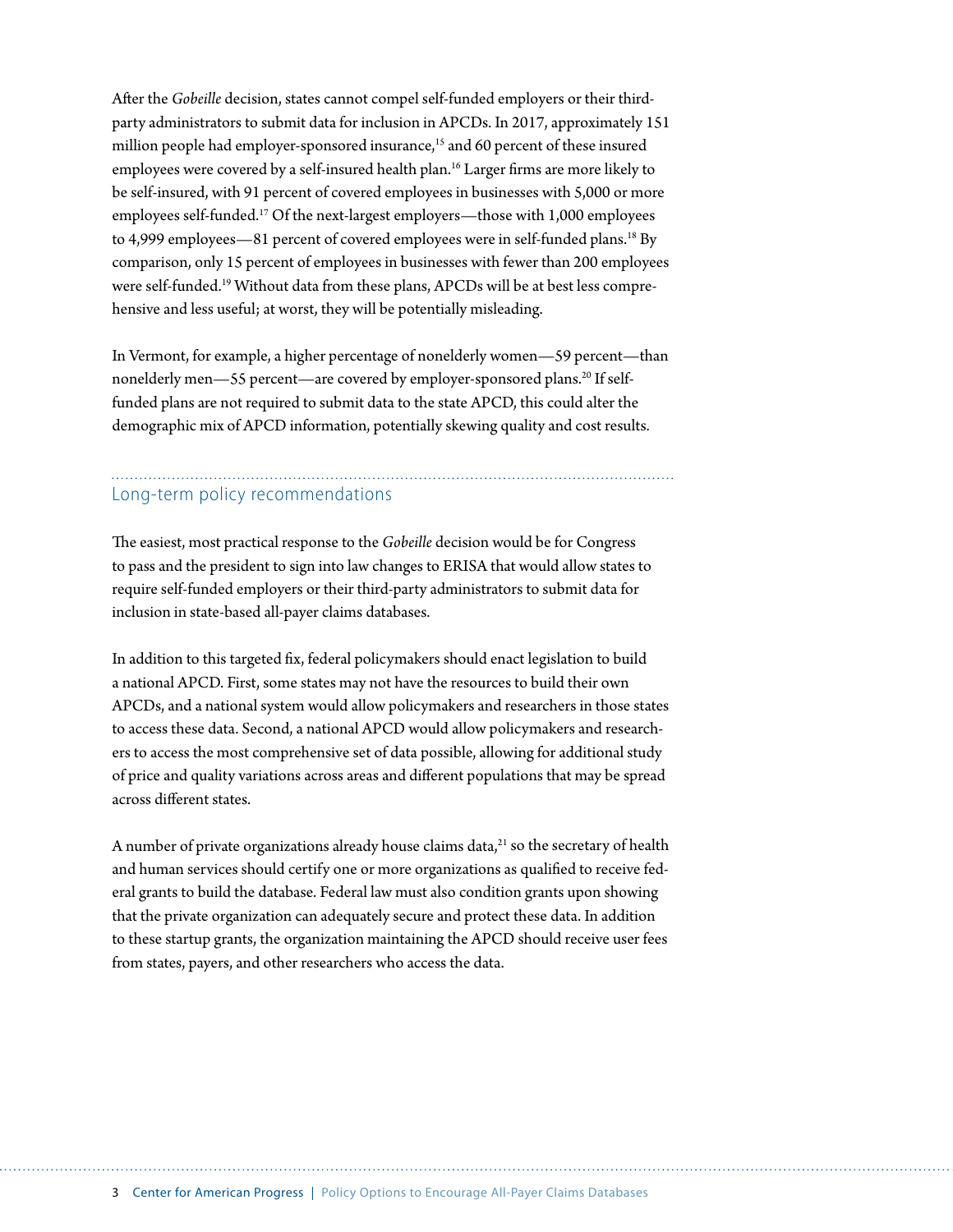#### Short-term policy recommendations

Given congressional inaction on key issues, any legislative fix is likely years away. Moreover, even if the Department of Labor (DOL) had clear authority to compel selffunded plans to submit claims data, past actions have shown that the Trump administration has zero interest in improving the health care system.<sup>22</sup> The DOL issued a proposed rule in 2016 that considered changes that could be necessary after *Gobeille*, but it did not directly address APCDs and was never finalized.<sup>23</sup>

In the absence of federal action, third-party administrators could also voluntarily submit data to entities, such as the Health Care Cost Institute, that actively maintain databases of information. Several insurers already do this,<sup>24</sup> with Blue Cross Blue Shield being one of the notable absences. States should also create incentives to encourage self-funded employers and their third-party administrators to submit claims data. One obstacle to data submission is administrative burden; therefore, uniform data submission standards across states with APCDs could encourage participation. Today, a number of states, vendors, and payers are working with the APCD Council to create a common data layout.<sup>25</sup> Uniform data collection would make it much less administratively burdensome, and therefore potentially more enticing, for covered entities to submit comprehensive claims data. States could work with willing plans to gather the most comprehensive data possible.

Second, states or the federal government could also help self-funded plans and their third-party administrators offset the costs of submitting data or offer them a reduced fee when they try to access data from an APCD. While this requires an upfront investment, gains made through collection and analysis of these data should lower the cost and improve the quality of health care over time, saving both federal and state funds. Potential sources of federal funding could be the State Innovation Models (SIM) initiative or CMMI. State-generated funding could come from new or existing public health efforts such as soda or cigarette taxes.

To offset these costs, states could consider seeking funding from the Centers for Medicare & Medicaid Services (CMS) under a Delivery System Reform Incentive Payment (DSRIP) program. DSRIP programs are a type of Section 1115 waiver named for part of the federal Medicaid law—that allow states to adopt Medicaid policies that differ from usual federal Medicaid requirements.<sup>26</sup> Originally, DSRIP initiatives were primarily used for funding for safety net hospitals, but states are now using them to test a range of payment and delivery system reforms.<sup>27</sup> Approved DSRIP programs largely focus on four areas, starting with infrastructure development and system redesigns, followed by clinical outcomes improvements, and ending with populationfocused improvements.28 For example, CMS-approved DSRIP programs have provided funding for investments in statewide data analytics and infrastructure improvements.<sup>29</sup> APCDs are precisely the type of infrastructure investments that states can use to improve clinical outcomes and population health.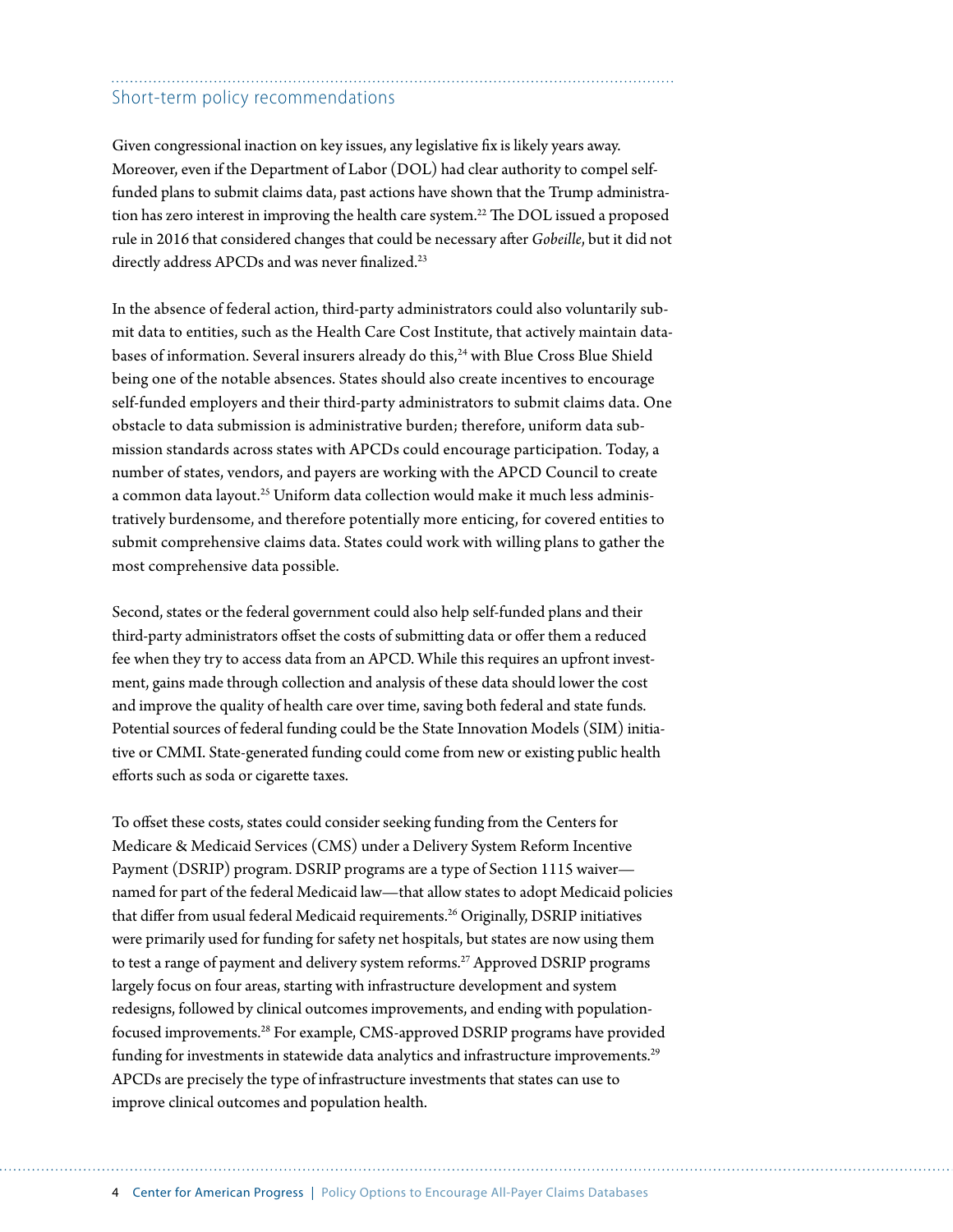Alternatively, if states decide to take a more limited approach to data collection post-*Gobeille*, they could identify a limited number of high-cost or high-volume items and services in both their Medicaid programs and employee and retiree health plans. States then could require health care providers, such as hospitals, to submit data from all payers on the selected items and services. This solution would be in line with the *Gobeille* decision, as it requires providers, not employers or third-party administrators, to submit data. This approach cannot substitute for an APCD, but it does allow states to continue to assess utilization, cost, and quality in parts of their health care systems.

# Conclusion

A key challenge for health care policymakers to tackle in the coming years is how to continue to lower costs and improve quality in the health care delivery system. The ACA took a number of important steps toward this goal, but since the 2016 election, no additional progress has been made. States must continue to think of innovative ways to work around the federal stalemate, including steps to keep APCDs as comprehensive as possible. Ultimately, however, federal policymakers will need to step in to close existing gaps.

#### *Maura Calsyn is the managing director of Health Policy at the Center for American Progress.*

*This publication was made possible in part by a grant from the Peter G. Peterson Foundation. The statements made and the views expressed are solely the responsibility of the Center for American Progress.*